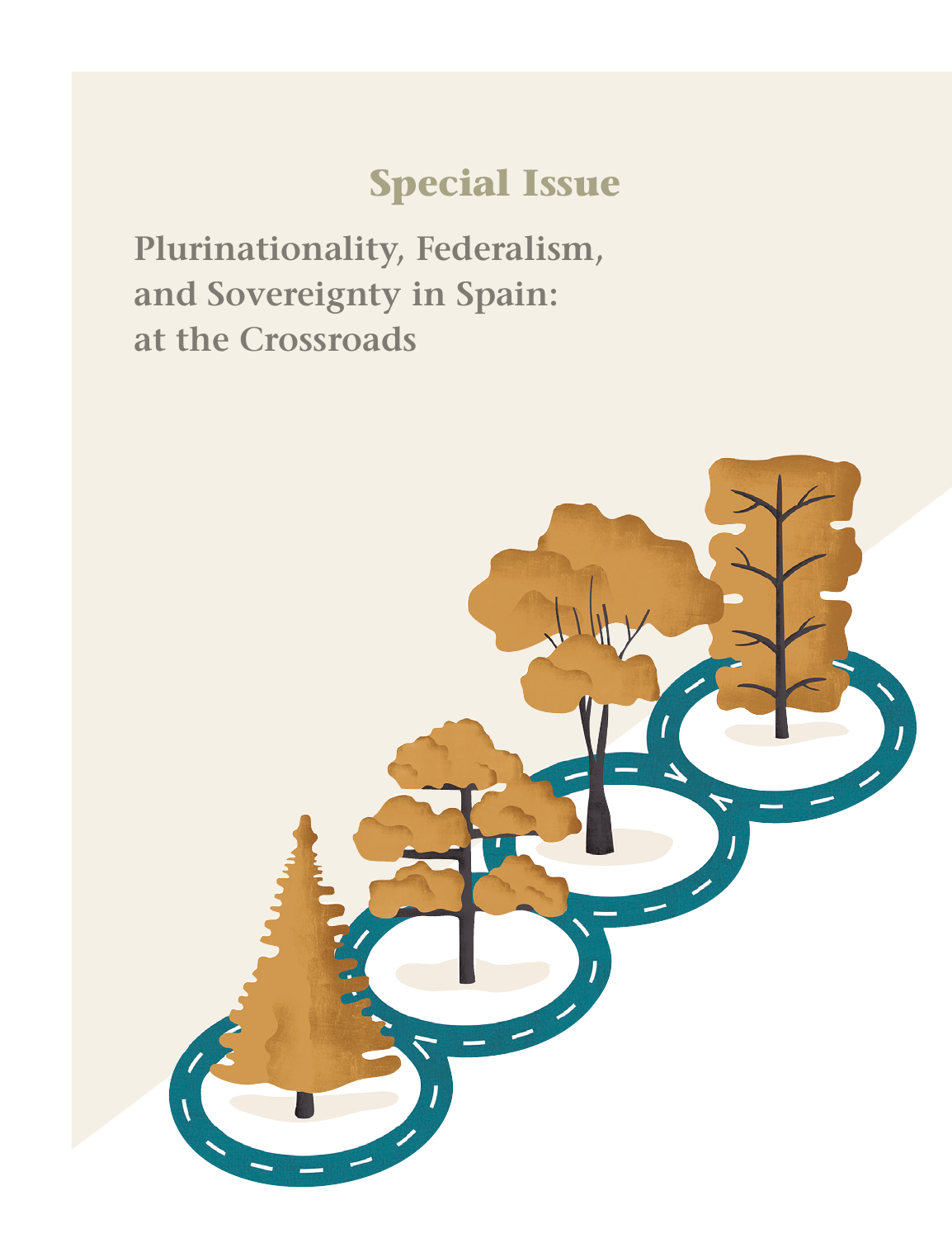DEBATS · Annual Review, 2 · 2017 — 7 doi: 10.28939/iam.debats-en.2017-1 ISSN 2530-898X (print) ISSN 2530-8262 (electronic)

## Introduction: post-politics and the validity of nationalism in the Spanish state

Coordinated by *Mariano M. Zamorano* CECUPS / UNIVERSITAT DE BARCELONA

> Since 2008, when the economic crisis triggered by the international financial system crunch brought about a political and social crisis in many countries around the world, the debate about nationalism has gained renewed attention. As in the analysis of other critical historical moments in the advance of nationalist forces, destabilisation of the material bases supporting the social order has led to the search for various national-type theoretical and political solutions. Thus, this scenario gave way to a marked social mobilisation and to displacement of political-party positions, both on the left and the right in many political systems (Kyriakos, 2015). Therefore, the hypotheses that emerged during the nineties, that assume that state systems are an obstacle to economic development—including theses on the end of history and neoliberal viewpoints on the global village (Fair, 2008)—,**<sup>1</sup>** as well as the Third Way as a remedy for social-democratic decline (Giddens, 2013), were thoroughly questioned.

> In the framework of a *return* to politics, new nationalist political projects, both at the state and substate levels, settled upon two forms of rejection of neoliberal globalisation and its social and economic effects. On the one hand, conservative populist nationalisms, led by elites that conceive the nation-state as a resource for

 <sup>1</sup> This is reflected in, for example, nation branding, which is considered to be a postmodern style of depoliticisation and social demobilisation in the domestic sphere (Lury, 2004). In contrast, from the perspective of publicity planning, it has been stated that *national* has scant compatibility with the marketing of *state* (Van Ham, 2001, p. 69), because it contains elements of political and social conflict.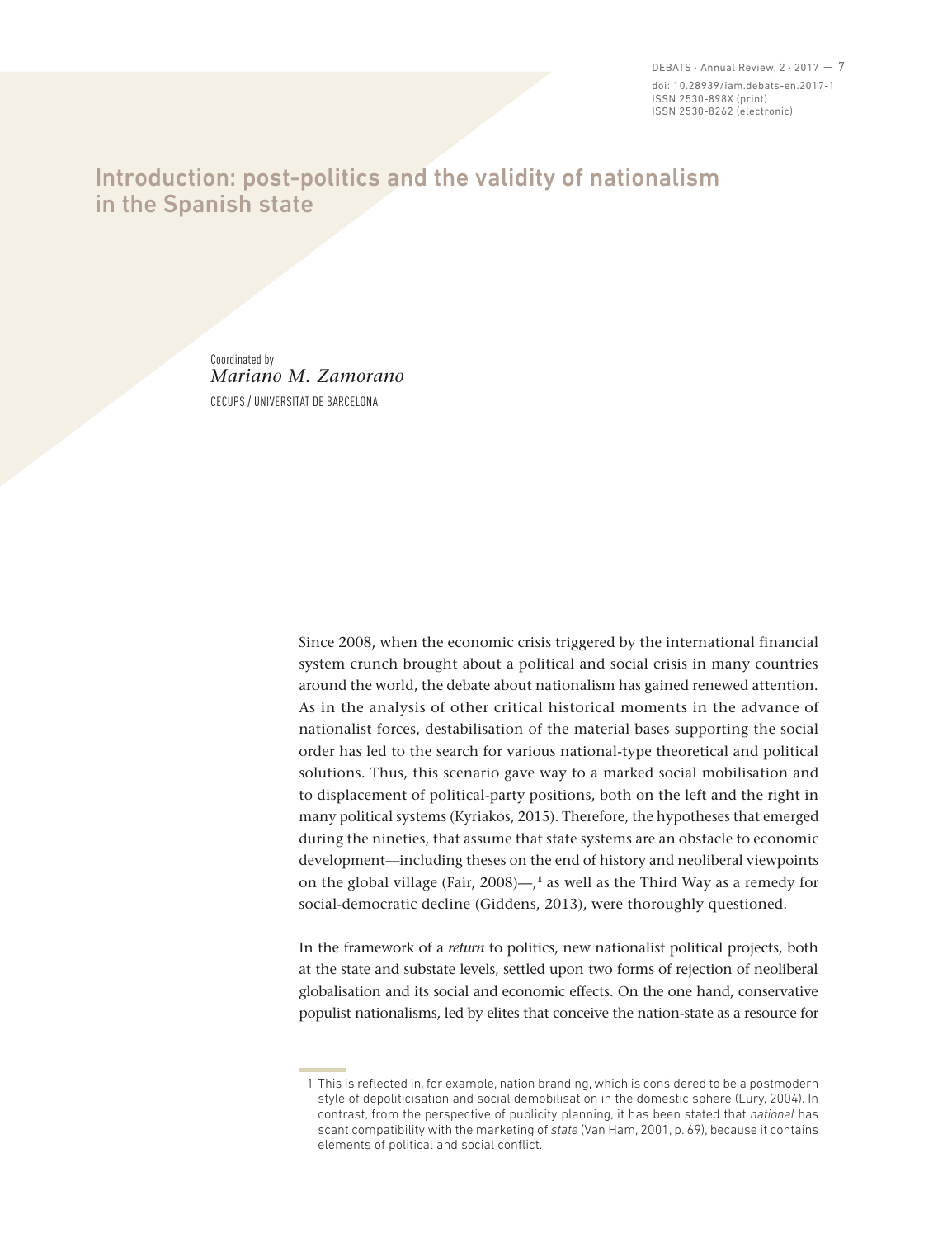rebuilding the industrial fabric of their countries and who articulate their scrutinising discourse about rejecting immigration, Islam, and the fight against terrorism (Corbett, 2016; Belina, 2013). This nationalistic ideal, therefore also rejects the multiculturalist project and questions the effectiveness and necessity of their key policies. In the European case, this approach is accompanied by an increase in Euroscepticism that still spans several political and social-sector domains. On the other hand, progressive nationalisms, which are torn between internationalism and several populist configurations—in which the identity-defining element is the grouping of demands (even to the point that they become scattered)—as a product of the way the neoliberal productive system is itself configured (Conversi, 2013; Rendueles, 2015). In this case, cultural diversity is often incorporated into the concept of 'the people' as one of the ways that the idea of 'bottom-up' versus 'top-down' exists nationally.

These are different pro-sovereignty projects which are pursuing the aim of regaining the power delegated to the global financial system and supranational institutions that preside over the current world order. Each of these projects initially had to navigate the contradictions of an international scenario characterised by a globalised economic system, a postmodern cultural model that promotes a cosmopolitan identity based on the digital world, and some low or very low-intensity democracies (Bauman, 2013). However, the growing social mobilisation occurring in many countries around these new political projects, now adopting various forms of nationalism, has demonstrated the power of political projects built around an imaginary shared nation. Therefore, the events of the last decade confirm the vitality of national identities and their validity as an instrument of politicalsocial mobilisation, and also reopen questions about their potential for development. In this sense, digital cities and communication are presented as fundamental elements for the current forms of nationalist construction and are two of its fundamental analysis axes.

This process has manifested itself in a very specific way in Spain. Among other things, the prolonged economic crisis and accompanying austerity policies have affected the foundations of the Spanish welfare state (Sánchez Medero and Tamboleo García, 2013), clearly contributing to the disruption of the political-party structure—with the sudden emergence of two parties, one to the left and the other to the right of the system—and have pushed through a change in leadership in the Kingdom of Spain. This combination of elements means this period can be described as a political-cycle change. This sort of change is also linked to a 'regime crisis' in relation to the institutional and economic order achieved by the constitutive-process pacts made and which ended in 1978 (Pisarello, 2014; Rendueles, 2015). These processes led to a rethink about the country's political-territorial order, which was interrelated with a crisis in Catalan politics, and intensified nationalist social mobilisation. This led to an expansion in the social prosovereignty base in the region, a phenomenon that became more acute over the years.

This current special issue of *Debats* analyses this process and examines the topic of current Spanish-state nationalism, looking at its different distinctive features by taking several different theoretical approaches. This project started a year ago during a conference held at the University of Valencia in April 2016, which brought together a significant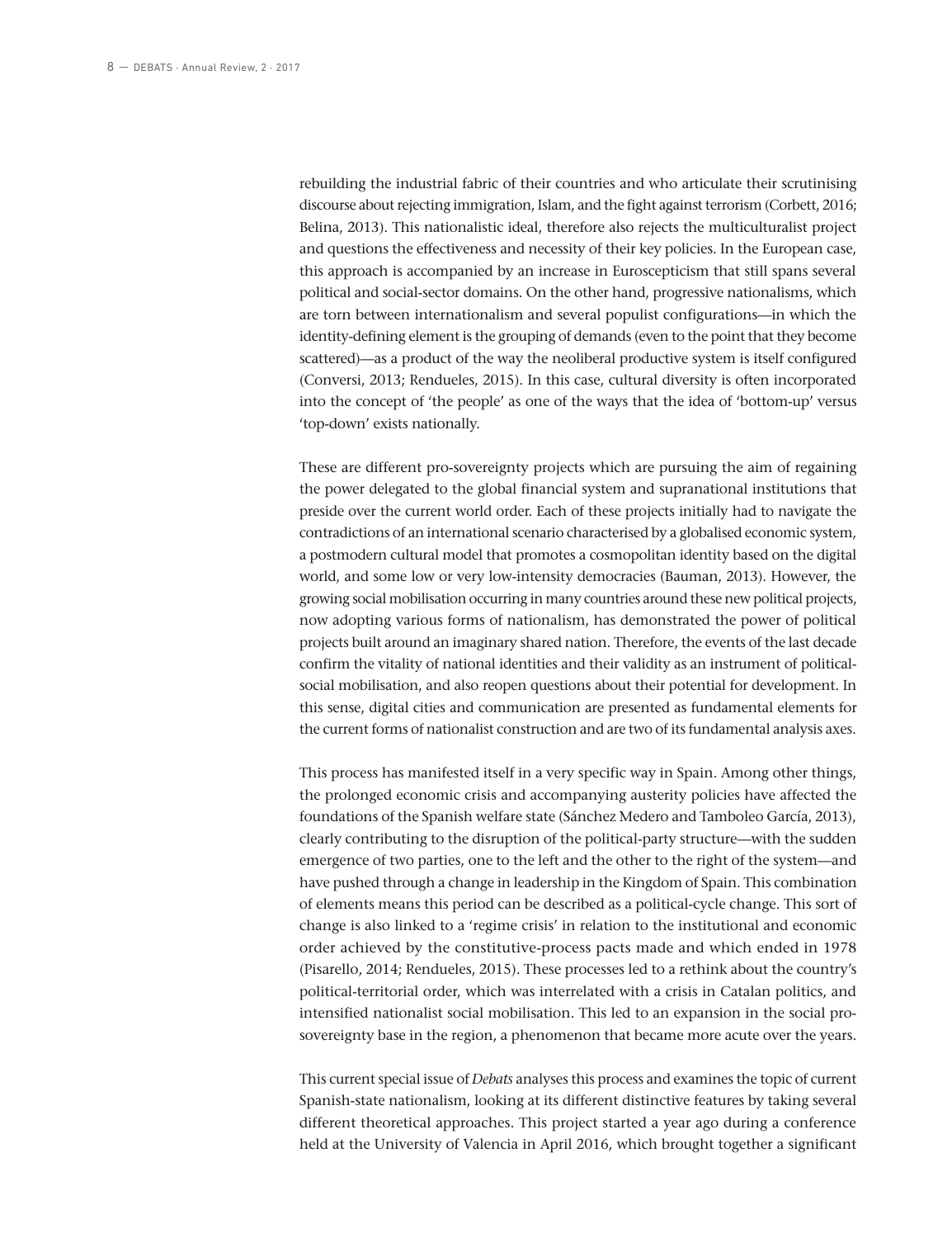number of the academics featured in this current monograph.**<sup>2</sup>** In this context, the many national territorial and sociocultural realities that coexist in the Spanish state were contrasted and their current relevance was debated. The special issue, corresponding to number 131, of the recently relaunched journal *Debats***<sup>3</sup>** collects several of these proposals and adds others from other academics invited a posteriori that enrich the whole and allow the phenomenon to be covered from several angles. In order to introduce this set of articles, in the following section I develop the main theoretical coordinates of nationalism. I then summarise how some of the elements corresponding to these theoretical approaches are manifested on the aforementioned axes and the problems developed in the articles in this issue.

#### CULTURAL AND POLITICAL NATIONALISM

Following several conceptual schemes, cultural nationalism is often differentiated from political nationalism. For De Blas Guerrero (1995, p. 16) the former refers to the 'committed' and 'emotive' character of certain traits shared by a society as an 'objective in itself'. It is the collective affirmation of different symbolic styles of self-referencing and differentiation with regard to other social and individual groups that do not necessarily exceed their own limits of enunciation. In contrast, in political nationalism "a more meaningful practical and pragmatic sense can be assumed, both as a source of legitimacy and as a generator of nation-state loyalty, which in the Western world, has been transformed into a reality comparable to the liberal democratic political system" (De Blas Guerrero, 1995, p. 16). In this vein, there are two major theoretical approaches to the emergence and development of nationalism. One is the functionalist approach, based on analysing the process of modernisation in Western states and its impact on the national construction. The other groups together several idealistic theses, which are rooted in the classic German theorists such as Immanuel Kant, Johann Gottfried von Herder, or Johann Gottlieb Fichte.

Within the framework of functionalism, nationalism is defined as a device designed for the construction of political legitimacy that facilitates the process of economic and social modernisation. In this context, the emergence of modern nationalism is explained mainly by the appearance of an industrial society in the eighteenth century, which unlike agrarian societies, had to be politically centralised to function. Similarly, industrialisation promoted the deepening of labour specialisation, which favoured the progressive standardisation of the relationship between

<sup>2</sup> This conference was titled *A plurinational state? Crossed views from Valencia, Catalonia, the Basque Country, Navarre, and Europe*, was organised by the Faculty of Social Sciences at the University of Valencia, and was moderated by Albert Moncusí Ferré (UV). It was attended by Igor Calzada (from the Centre on Migration, Policy and Society at the University of Oxford), Joaquim Rius Ulldemolins (UV), Rafael Castelló Cogollos (UV), Vega Rodríguez (UV), and Mikel Irujo (Delegate of the Government of Navarre in Brussels).

<sup>3</sup> I would like to thank the Editorial Committee at *Debats* for inviting me to edit the current special issue and in particular, its Director, Dr. Joaquim Rius Ulldemolins.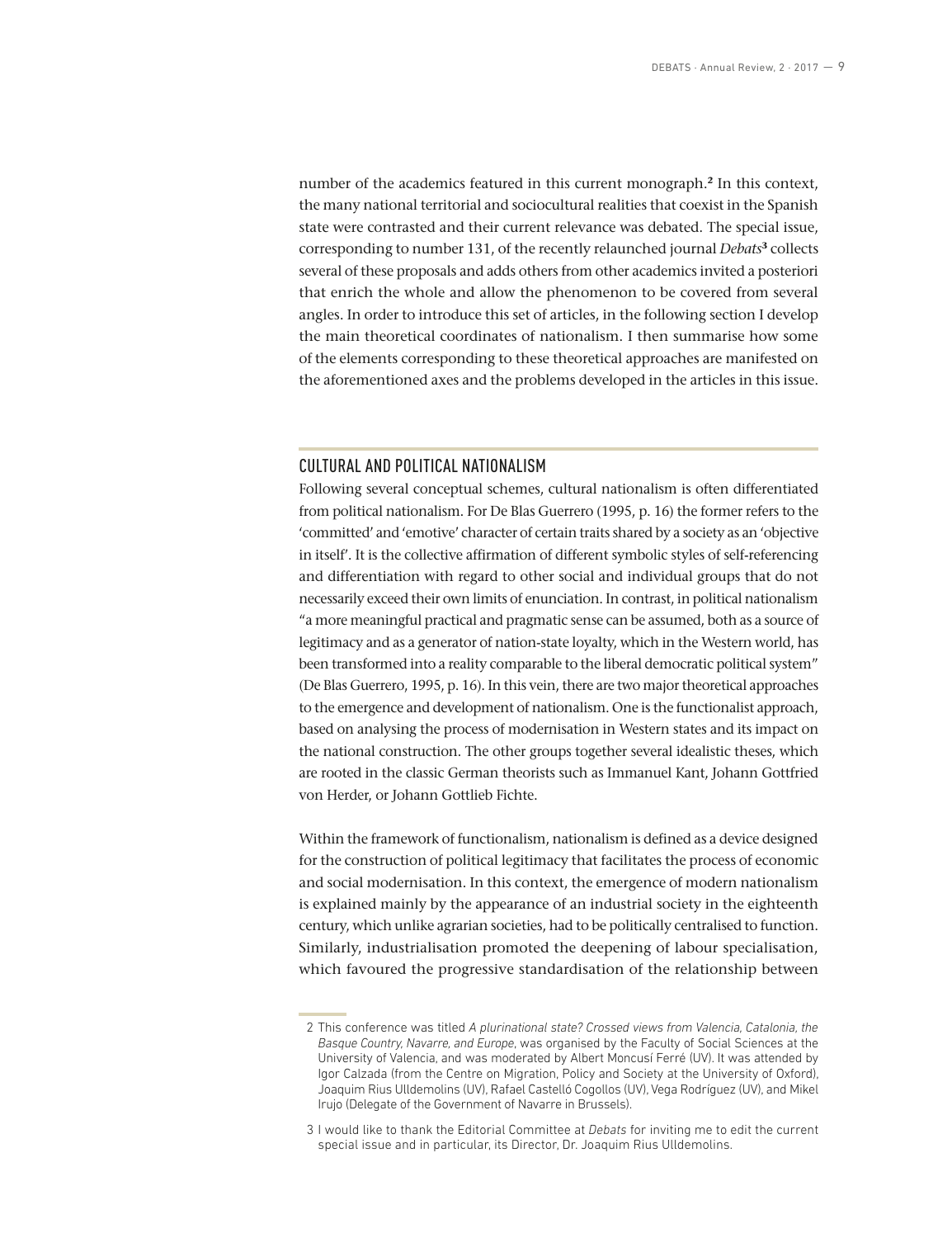producers and those who organise production (Gellner, 1997, p. 18). This process had two consequences in terms of social movements: obtaining the popular consensus about the homogenisation of state power and its complexification in the development of new nations emerging within this scheme, based on a common culture (Gramsci, 1997).

But within the framework of functionalism, ethnicity and culture are used mainly as instruments for accumulating state power in the modernisation process. In this sense, Gellner points out how, in the course of pre-industrial society specialisation, occupational mobility is inhibited by ethnic or cultural factors that act as in a segmental way in each of these groups; to get to that point, mobility must destroy symbolic models or 'stereotypes' (Gellner, 1981, 755). Therefore, there is a marked contrast in the organisational dynamics developed by "a society with inherently unstable technology, and one accustomed to continuous economic growth (and which treats it as a right and a cultural norm) is condemned to the continuous appearance of new specialities" (Gellner 1981, p. 756). Consequently, the need to develop specialisations through training and based on the division of labour, drove modern societies towards institutionalisation of the education system, which is required for organising the relationship between training and employment. In this context: "nationalism is essentially the transfer of the focus of humankind's identity towards a culture that is mediated by literacy and a comprehensive formal education system" (Gellner, 1981, p. 757).

As opposed to the idealistic side of nationalistic theory—also defined as *primordialist*— Elie Kedourie sets the foundations of what he calls a nationalist doctrine, within a historical-ideological perspective. He also states: "it holds that humanity is naturally divided into nations, that nations are known for certain characteristics that can be ascertained, and that the only type of legitimate government is that of national selfgovernance" (Kedourie, 1998, p. 1). Unlike Gellner, for Kedourie, from the nineteenth century onwards, the state organised—and, in the case of the French, restored—a series of cultural elements and common ambitions that had already existed in several forms since ancient Roman times. Therefore, within this theoretical framework, the principle of total sovereignty resides in the nation itself, and its totality is essentially based on a common culture, which is the foundation that supports it all. Therefore, the individual Kantian way of critical thinking cannot be understood outside of its national character, that is, outside of the organisation that naturally integrates it (Kedourie, 1998, 33). Significantly, Kedourie points out in his analysis of the process of construction of the Napoleonic Empire, that nationalist processes can gain some weight by using aesthetic elements at the time of their dissemination.

For the Israeli historian, Eric Hobsbawm, nations originate in the process of organisation of the modern state and in a particular historical period of economic and technological development in which the invention of the printing industry played a central role. Therefore: "nationalism precedes nations. Nations do not build states and nationalisms, but rather, the opposite occurs" (Hobsbawm, 1991, p. 18). In this sense, recognition of a nation by its discernible traits—which for Kedourie, are pre-existing—is based on useless criteria: "language, ethnicity, or whatever it may be, are also blurred, changing, and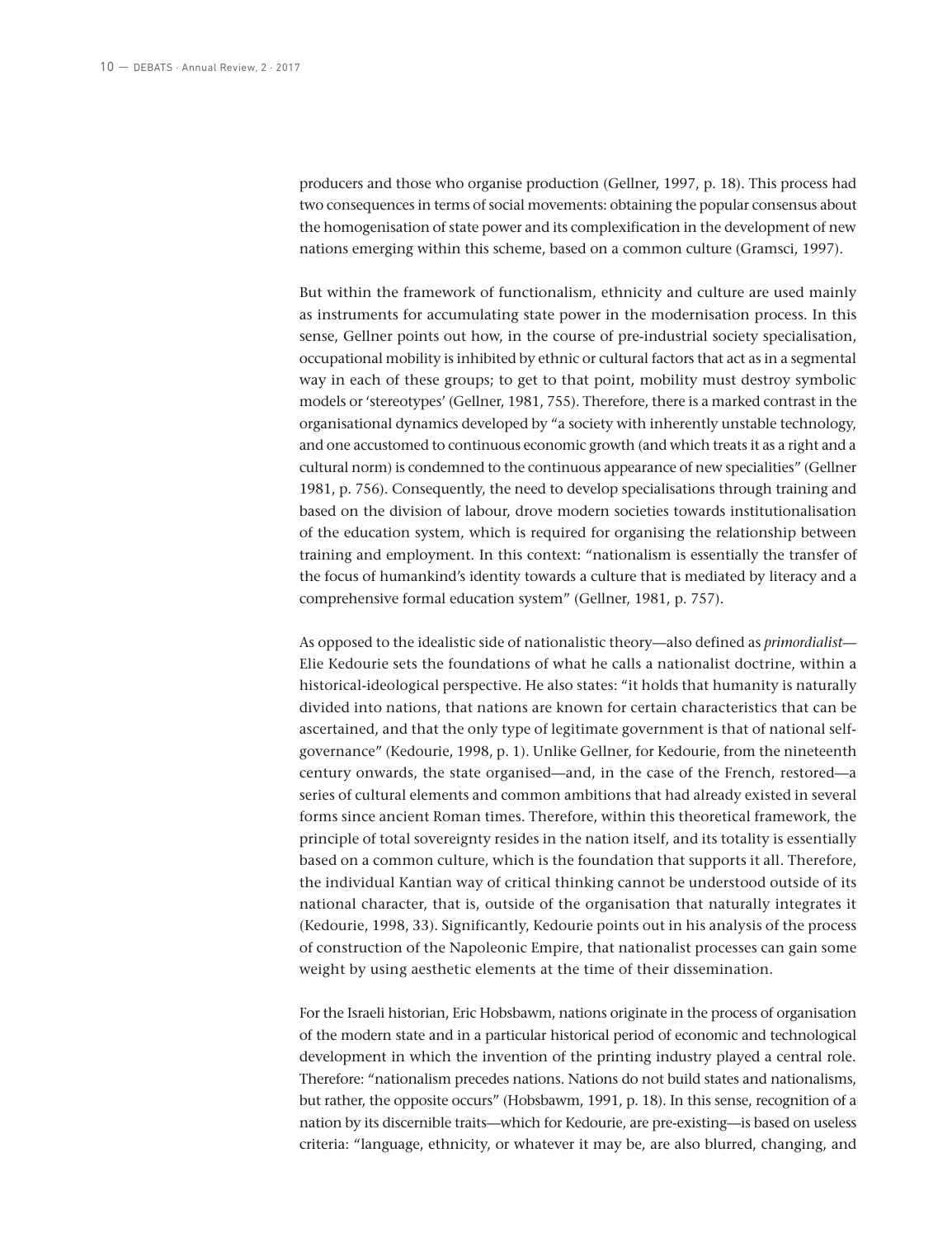ambiguous" (Hobsbawm, 1991, p. 14). For Hobsbawm, another way of defining a nation is based on subjective criteria. It is constructed based on a conscious sense of belonging individually or collectively to a type, which gives an a posteriori definition and a tautological type. This absence of objective and universal criteria for defining a nation "makes them extremely useful for propagandistic and programmatic purposes, even though they are not very descriptive" (Hobsbawm, 1991, p. 14).

However, Hobsbawn is often situated within the framework of constructivism, given that it emphasises the importance of addressing the form of national construction he calls *bottom-up* (Hobsbawm, 1991, p. 19). In other words, taking the role that social movements play in historical nationalist processes into account. In this sense, he shows how the national conscience developed unevenly in several regions, but advanced in several phases; a temporary evolution carried out by different social groups in each instance. These stages of nationalist development were defined by Miroslav Hroch, who analysed the complex evolution of the relationship between ethnic (linguistic and religious) and political borders. According to his view, the nationalist movement started in Europe in the nineteenth century, in a stage of literary, cultural (folk), and intellectual production, but still reminiscent of the Middle Ages and 'primordial' ethnic groups (Hroch, 1994, p. 47). In the second instance, a series of 'national idea' militants very quickly and consciously spread this discourse, ushering in nationalist politics itself. In several nationalist processes, this development emerges because of an identity crisis, provoked by transformations in the relationships between the dominating and dominated groups, as exemplified by the case of Catalonia in the 1870s (Hroch, 1994, p. 52). Finally, in a third phase, these proclamations reached popular consensus, giving rise to new social or state organisations.

The role of the social movements in the dialectic between state and ethnic borders has also been considered from the perspective of the international system. Influenced by the monarchic tradition, until the start of the nineteenth century, nationalism functioned as a legal mechanism for legitimising the state (Marx, 2009) and was used to generate citizen identity and loyalty towards it (Mann, 1991). Nevertheless, for Hall, nationalism took another form throughout the twentieth century, moving from being an element sustaining national sovereignty (*a rason d'etat*) to also becoming a factor in national self-determination. From this perspective, the self-identification variable of the social actors linked to nationalism, is opposed to the realistic determinism of the generation of state order. The significance given to nationalism in the configuration of the international system leads to criticism of the excessive analytical nationalisation, which reduces it to an 'epiphenomenon' of 'hard relationships'. Therefore, in his approach to nationalism and the international system, Hall warns of the latter that "changes in the collective identity of societal actors transforms the interests of the collective relevant players that constitute the system" (Hall, 1999, p. 5). In this view, interests of the social group are not immutable or objective in that they are both subject to self-definition of their identity with respect to other actors. Consequently, the collective social identity functions as an independent variable of the transformations in the legitimising elements and in the institutional structure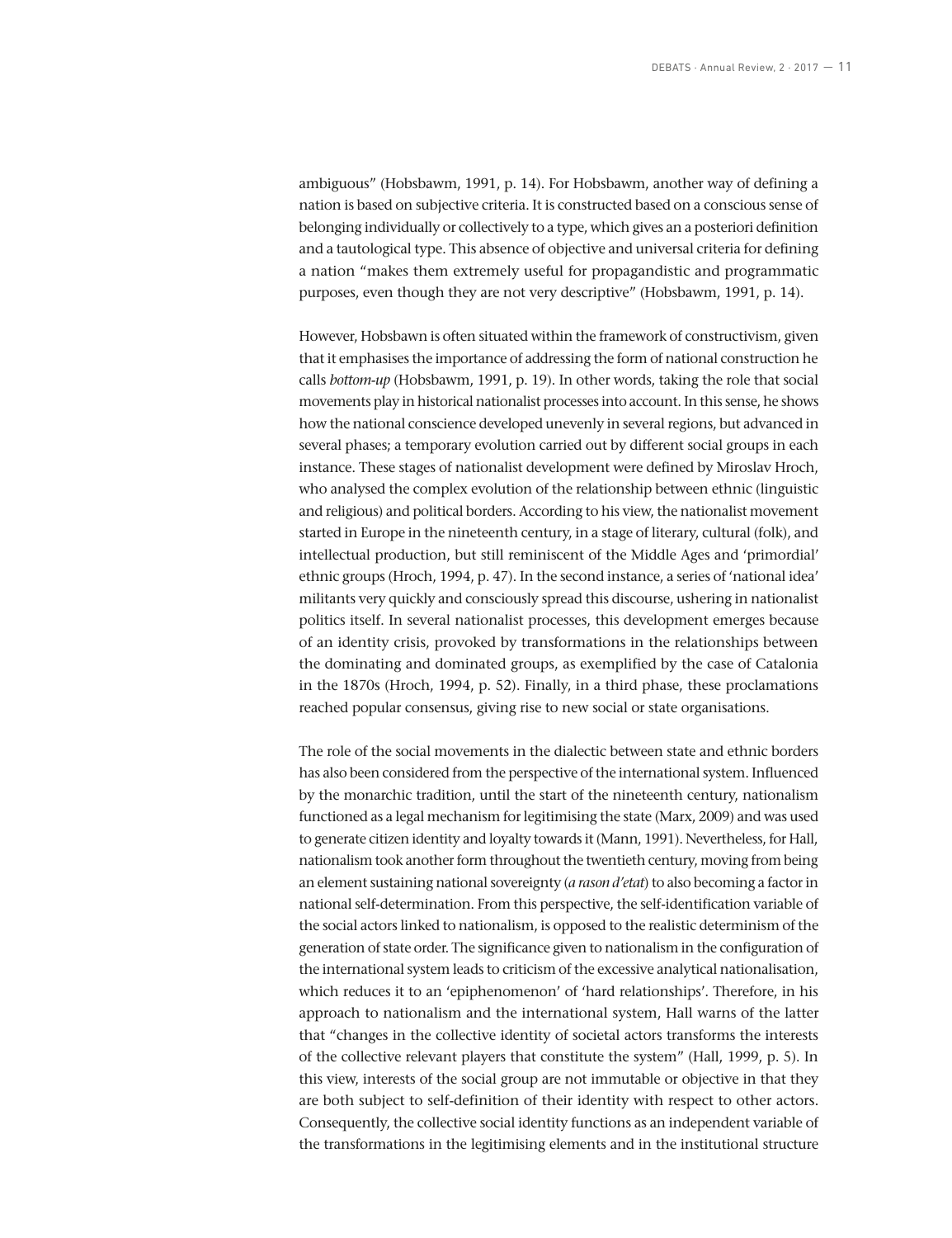of the international system (Hall, 1999, p. 7; Colás, 2002). This constructivist thesis provides another explanation of the ways in which substate nationalist mobilisation develops, distanced from analysing resources and aimed at incorporating the impact of nationalism and the behaviour of social actors in these geopolitical processes (Hall, 1999, 11).

#### NATIONALISM AND THE HISTORICAL EVOLUTION OF THE SPANISH STATE

In current politics a tension can be felt between cultural nationalism, which adopts several sociopolitical forms, and the political institutionalisation and instrumentalisation of national identities. With the latter we refer to several types of top-down nationalism: in advancing governmental control, multiple spaces that act to legitimise, defend, and normalise the elements comprising cultural nations are being hegemonised. Nonetheless, the differentiation of two instances, one sociocultural and the other political, in the development of nationalism—and therefore of the political organisation about the diffusion of languages, religions, or social traditions—is a conceptual scheme that has been questioned as an analytical instrument. As Keating points out, in reference to a region's capacity for political development: "The analytical problem is based on the fact that ethnicity is not, and cannot be, defined as an independent factor in political mobilisation" (Keating, 1993, p. 10). In non-existent extremes only, there are two possible isolated scenarios which may underlie this: understanding political institutions as instrumental spaces that generate identities, and as domains which determine social organisation absolutely. In this sense, the possibility that nation substate societies may develop an integral capacity for autonomous organisation is relative to multiple social and geopolitical factors in the current globalised world. Therefore, beyond analysis of the foundational elements and processes of each nation, the present world requires us to rethink statist theses on nationalism and also to consider new social, economic, and cultural elements that guide its development.

Analysis of this complex interrelation between state and societal factors in the evolution of Spanish state nationalism requires brief reference to the historical evolution of its political-territorial system. The profound process of social and cultural modernisation that the country underwent from the nineteenth century onwards encountered a serious barrier in the reactionary and undemocratic state (Juliá, 2003, p. 19). The pact that gave rise to the Bourbon Restoration (1874) established—within the framework of the constitutional monarchy—the alternation between liberals and conservatives, giving a political-institutional framework to this authoritarian dynamic. However, this power scheme collided with Spain's political-cultural diversity, itself closely related to nationalist political movements (mainly Basque and Catalan) that emerged in this context (Solé Tura, 1985, p. 43). This opposition between regime and society, expressed in the state's disregard for the distinctive features and rights of the various groups that formed the country, led to strong social mobilisation. The dichotomy that appeared deepened because of the lack of prestige given to both the political system and the monarchy during the dictatorship of Primo de Rivera, and eventually culminated in the Second Spanish Republic (Jackson, 1999).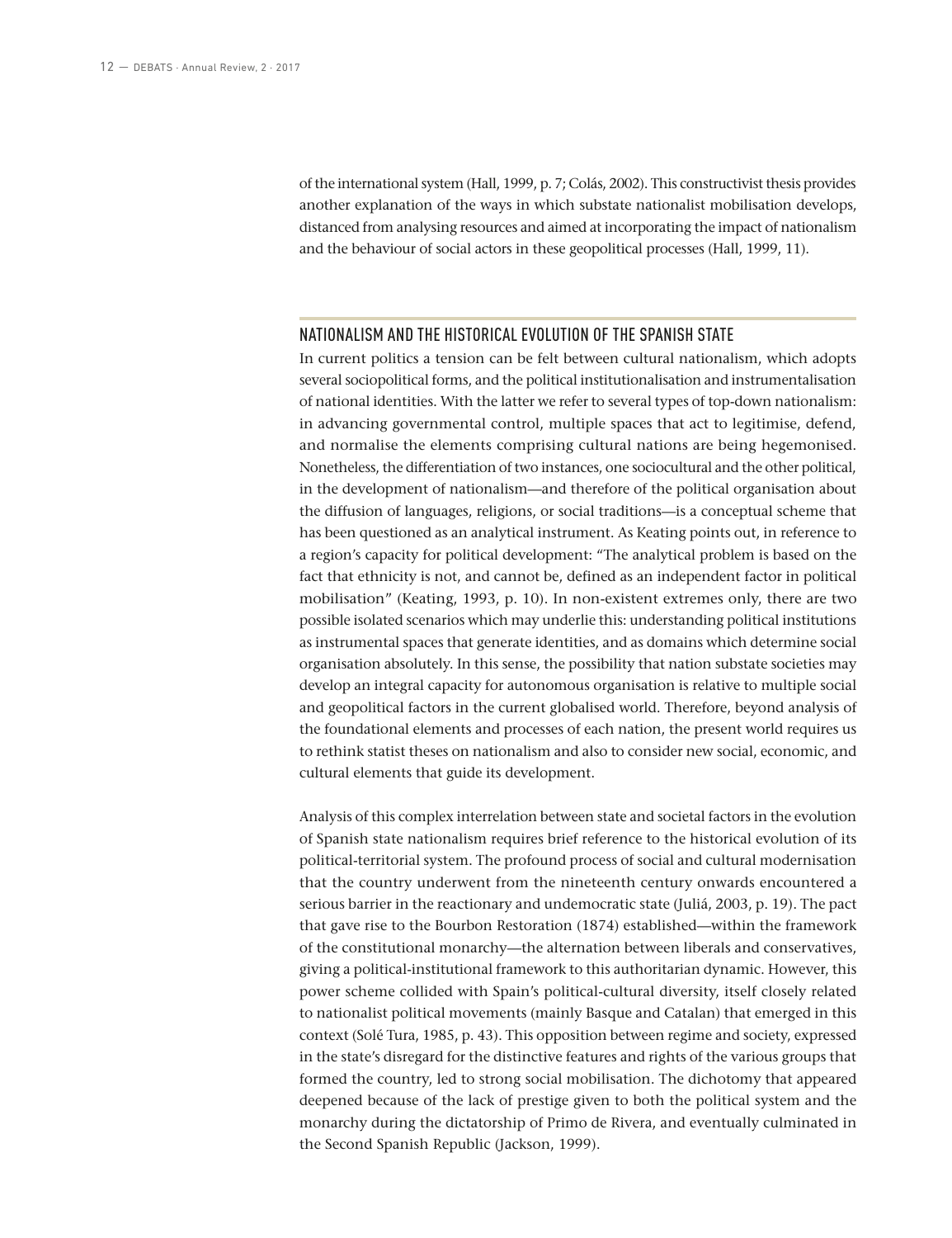This democratic process, which opened the state up to the incorporation of national substate demands, once again encountered several difficulties in its power struggle with the ecclesiastical and conservative sectors that came together during the military uprising in 1936. The protracted Franco dictatorship developed between 1939 and 1975, and after a phase of isolation it obtained the approval of the European powers which was important for its legitimisation (Berdah, 2002). It was based on a nationalist, anti-communist, and catholic ideology and was structured around the precepts of socalled organic democracy. This concept implied removal of the parliamentary system and its replacement with an autocratic and totalitarian regime, where cultural and national diversity was not only denied, it was also persecuted (Muñoz Cáliz, 2014, Abellán, 1984). The political inheritance from the dictatorship strongly influenced both Spain's constitutional and administrative order, agreed during the democratic transition, as well as the country's interpretation of foreign policy, which subsisted in different facets of its new work in Latin America (Delgado Gómez-Escalonilla, 1991).

In contrast, during the democratic transition the Spanish state evolved from the marked centralism that characterised it during the Franco regime, towards a manifestly decentralised system, which has been restructuring and reconfiguring itself since the eighties. This process was fraught with negotiations between the political forces involved, and was established based on various party positions on which new politicalterritorial structure the state should adopt (Colomer, 1998). In the late seventies, an agreement was made between sectors of the political right, Spanish leftist forces, and nationalist parties representing the Basque and Catalan minorities, to institute a new state model, the so-called state of Autonomies (Solé Tura, 1985). This was embodied in a constitutional scheme that sought to promote the deconcentration of public administration in order to provide efficiency, support national unity, and simultaneously address the historical claims of sovereignty by different 'historical nationalities':**<sup>4</sup>** Catalonia, the Basque Country, and Galicia.

### A PLURINATIONAL STATE? DIFFERENT VIEWPOINTS ON THE CURRENT STATUS OF NATIONS IN THE SPANISH STATE

This monograph provides several axes for the general analysis of the recent evolution of nations, subnational entities, and nationalism, always taking the Spanish state as a point of reference. In the first part of this special issue which comprises three comparative studies, John Loughlin analyses the evolution of federal and confederal state systems in plurinational countries. The author

<sup>4</sup> The Spanish Constitution (CE; *Constitución Española*) of 1978 pointed to the political structuring of the new parliamentary monarchy as a decentralised unitary state and fixed its territorial disposition. This arrangement comprises three levels of government: municipalities, provinces, and autonomies, taking into account the existence of various 'nationalities and regions' (Article 2 CE). These were incorporated into the Autonomous Communities scheme, first-level politicaladministrative units governed both by the Magna Carta itself and by its respective statutes of autonomy.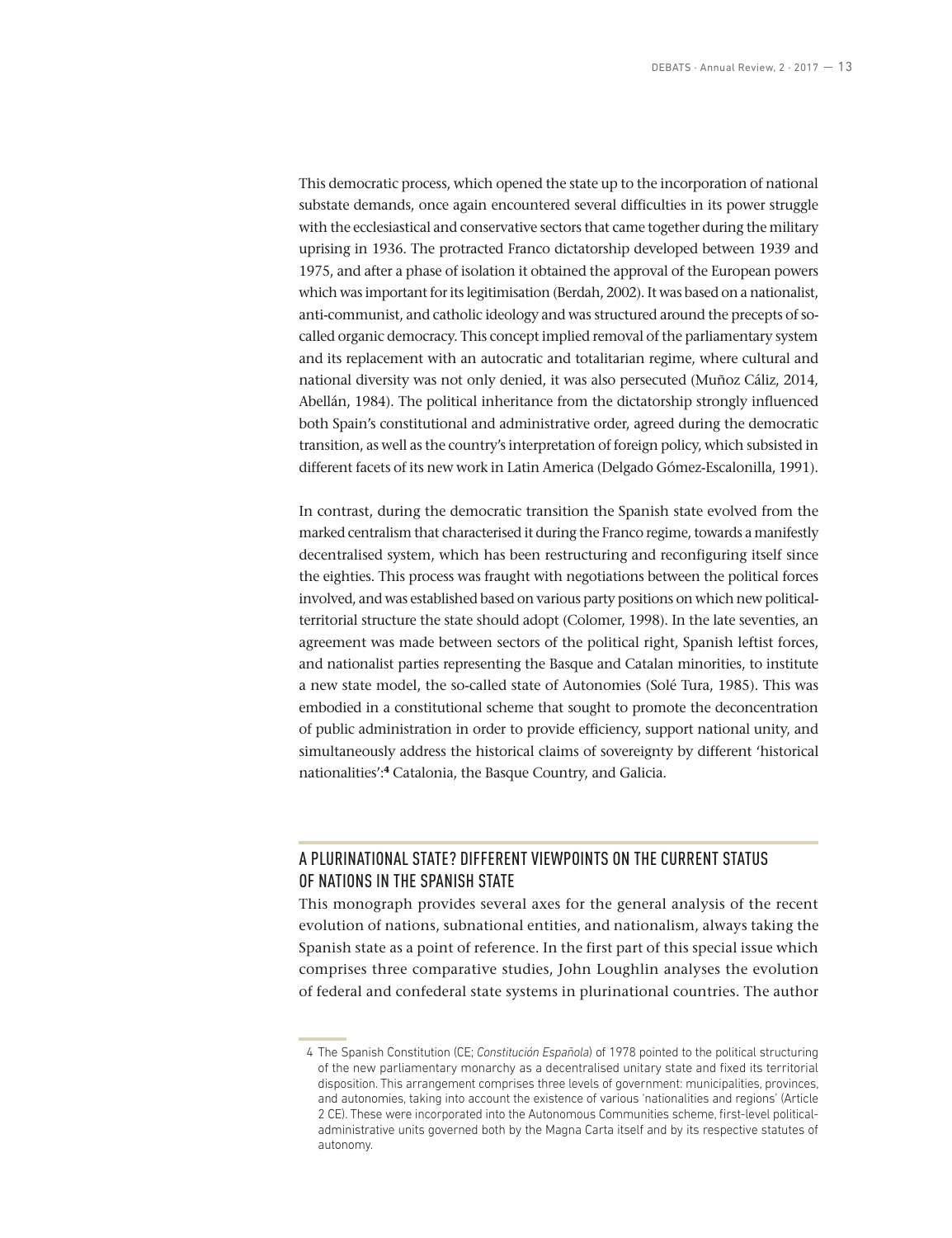exposes how regional power or territorial asymmetry in different countries manifest themselves, revealing the growing adoption of hybrid models in state organisation, and highlighting the influence of subnational nationalisms in this development. Loughlin points out the limitations of the traditional nation-state in terms of its recognition of internal cultural diversity and in exercising the values of liberal democracy, and conceives new forms of governance as possible future projects. On the other hand, Diane Saint-Pierre and Alexandre Couture Gagnon analyse the differential deployment of the Convention on Cultural Diversity (2005) in two subnational entities: Quebec and Catalonia. This analysis allows us to see how state political and legal frameworks condition or enhance the development of policies oriented towards social minorities, but in no way define the limits of such initiatives within the framework of national substate projects. In this sense, there are also different international-projection or domestic-repositioning strategies aimed towards concentrating national power on the basis of this Convention, whether in the context of cultural claims or within the framework of quasi-state projects. Finally, Igor Calzada establishes a comparative approach to nationalism, taking the cases of Scotland, Catalonia, and the Basque Country as examples. The recent intensification of the political dispute between these regions and the governments in charge of their respective states is analysed, considering two determining factors in their development within the European framework: the federalisation (or devolution) model and how it is scaled up; he highlights the notable differences in the organisation of territorial and social nationalism in these three cases. In this context, Calzada identifies the development of innovative solutions to the accumulation of substate political power, which counteracts the increasingly 'post-national' character of their large cities.

In the second part of this special issue, we focus on the realm of national realities within the Spanish state. Rafael Castelló considers how the styles of relationships between state and society determine, in a relative way, the construction of regional identities. Using the Valencian case—with its complex network of social representations linked to several sociocultural and productive factors—as an example of how substate nationalisms can take very different forms. The scant construction of an identity and a self-perception distinct to regionalism or to Spanish unionism, have limited the organisation of a political project distinct to that of the state. This political failure to accomplish a national non-regionalist project in Valencia is explained by several factors, such as the class-structure of Valencian society and the influence of the language itself. While Castelló explains the national evolution of Valencia based on the sociology of identity, Germa Bel's article allows us to discern the structural framework of the Spanish state from its infrastructure policy. The limited delegation of control to the political substate units in this area reveals the existence of a unitary conception of the public, which was inherited from the monarchic tradition. Thus, rail transport infrastructures, and subsequently, airport infrastructures were developed as an instrument of national construction and reaffirmation. Thereby, the author reveals how the lack of rationality and democratic limitations shown by its insufficient decentralisation are the product of specific political decisions.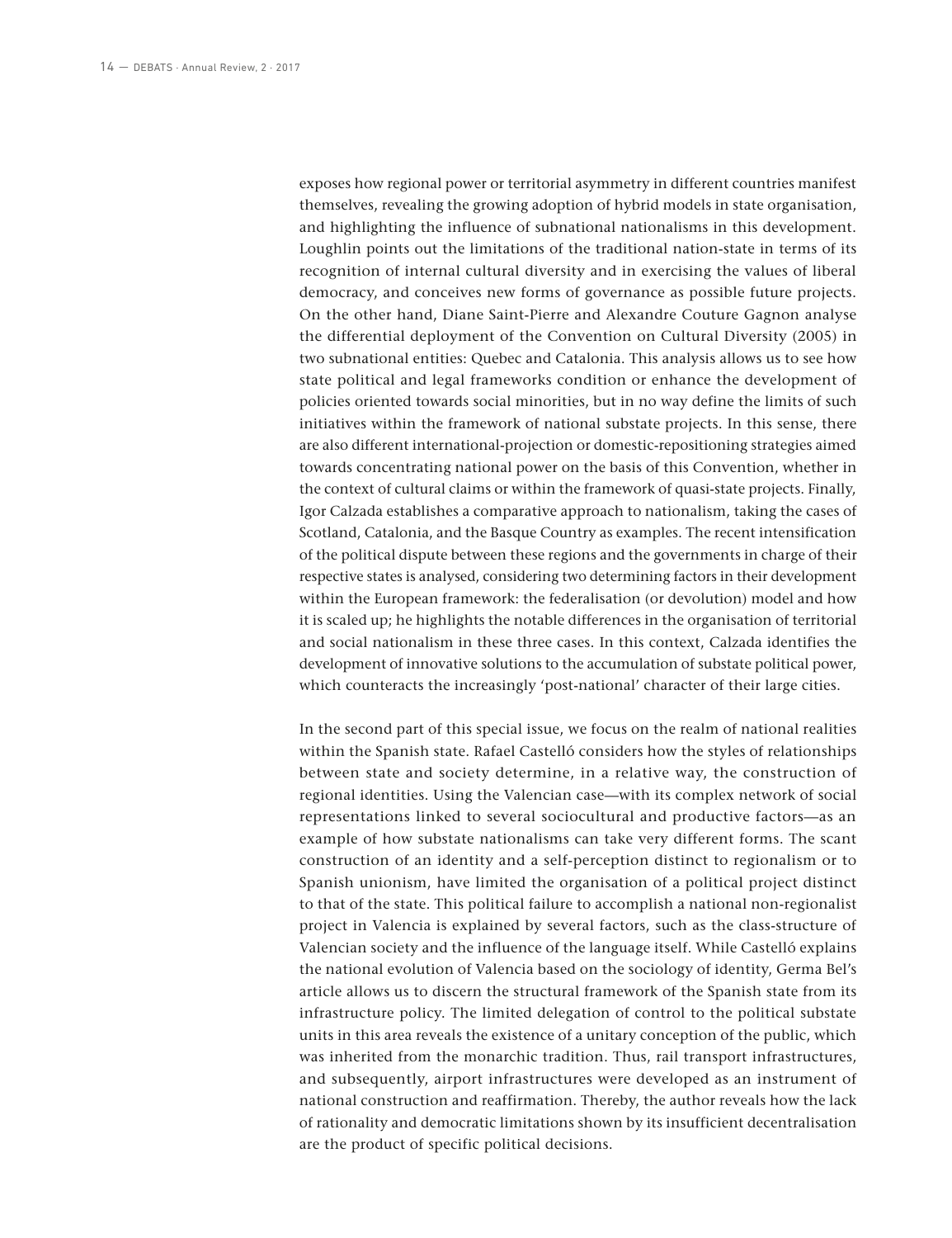On the other hand, Toni Rodon analyses the evolution of the political programs of the main Catalan parties, focusing on their positions on the processes of sovereignty being developed in the region. These parties have assumed positions ranging from demands of independence to legalistic unionism, and there is a wide range of Catalanist options and proposals for decentralisation. Through an exhaustive analysis of recent electoral processes and voting-intentions surveys, the author explains the heterogeneity of the organised independence block in Catalonia and the nationalist elements that support its convergence, as well as the incidence of nationalism in the discourse of the other groups involved in the Catalan political-party system. Finally, closing this section, the work I authored comparatively analyses the evolution of cultural policies in the Autonomous Communities of Madrid, Andalusia, and Catalonia, focusing on the explanatory factors of their different governance styles, including the differential impact of identity as a factor in each of its configurations. This analysis shows that while the Community of Madrid has articulated its cultural policies to the capital's and central government's institutions without reference to autonomous identity, Catalan nationalism was fundamental to the socio-institutional discussion that gave rise to a cultural policies project that is independent and isomorphic to the state systems.

The third part of this special issue presents another fundamental dimension to understanding the current status of nationalisms in Spain: how it fits into the multilevel European governmental system. Luis Moreno analyses the sovereign projects of substate nations in the current design of the EU, which is characterised by the marked interdependence of its member states. The author emphasises how different nationalist substate projects exist in a setting of tension linked to the search for greater political autonomy within their state systems, as well as maintaining or repositioning their fit in the system of states. As a result of this analysis, the author proposes the idea of 'cosmopolitan localism' as a way of conceptualising and politically orienting such sovereignty projects. In the *Points of View* section, Mikel Irujo analyses the singularity of stateless nations and how they fit in this multilevel system from the standpoint of the right to decide. The author explains his legal and political view of the European system, stating the importance of political deliberation in giving way to legitimate territorial demands, as has already happened throughout European history with other stateless nations.

The set of articles we present in this monograph allows us to contrast several elements already explained by theory on nationalism. First, the historical importance of path dependence, both at the state and substate levels, in the evolution of nationalist politics. Second, this monograph describes the intensification of nationalism in a scenario of international economic crisis and delegitimisation of welfareist and European projects. While the functionalist tradition allows this process to be explained, constructivist theses provide conceptual tools that more adequately explain elements such as sociocultural mobilisation and the discursive orientation of new nationalist projects, as well as their new ways of social organisation. Third,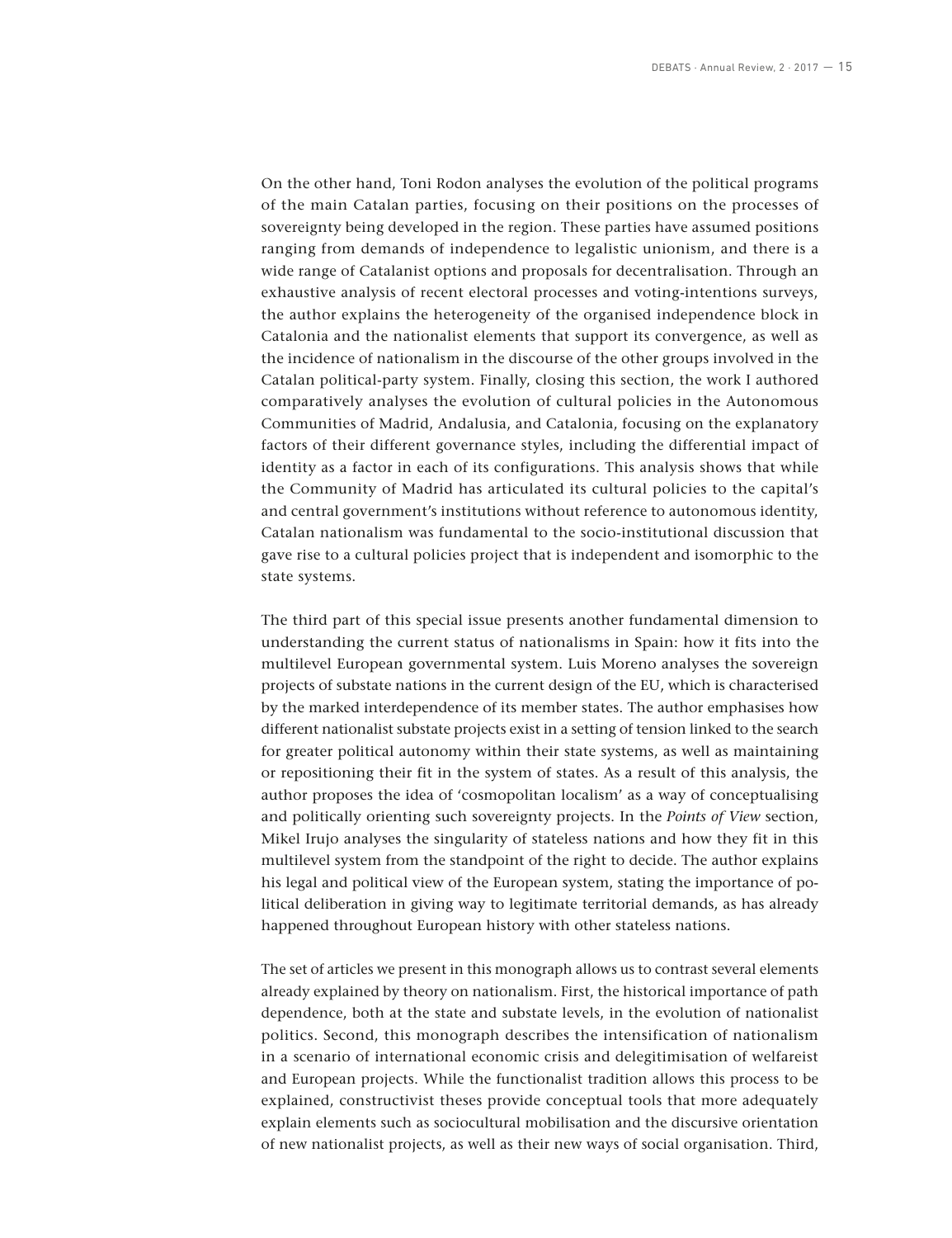the importance of multilevel governance and the strengthening of the fabric of transnational institutions (networks of cities, regions, etc.) for European national projects is elaborated upon. The delegation of sovereignty by states translates into the growing importance of cities and supranational political organisations—alongside their discourse—for state and subnational nationalism. Finally, this phenomenon is also favoured by digital communication, which transforms urban areas into nodes and international organisations into more viable interlocutors. Hence, the mechanisms of devolution become more complex and substate bodies have more instruments for the development of sovereignty, mainly in the capacity that cities have as 'amplifiers' of nationalist processes.

However, as we have seen, the distinctive features of the Spanish case are diverse and are situated within the particular context of the breakdown of the so-called consensus of '78. The recent economic and political crisis paved the way for a general rethinking of the political-territorial system, the dynamisation of social mobilisation around national identity, and several forms of political instrumentalisation of national identities, both at the state and substate level. This process has a clear historical explanation: despite factors such as Europeanism, the territorial and economic models in development since the eighties presented themselves as being hegemonic in Spain, and so the signifiers of a homeland and nation became historically disputed. In the new political-economic scenario all of these elements were contested.

On the one hand, this scenario led to the emergence of new social actors, such as the PAH**<sup>5</sup>**, and to significant change in the strategies of political action of sovereign forces in the Basque country. However, in this regard, Catalonia has taken centre stage; it has made decisive progress in the institutionalisation of its demands for independence and in favour of the so-called right to decide. On the other hand, the new players emerging in the political-party system, *Podemos* (We can) and *Ciudadanos* (Citizens), positioned themselves as antagonists in terms of this debate. While the former assumes sovereignty to be a social right and prescribes a plurinational state on the basis of constitutionalist discourse, the latter rejects the possibility of giving greater power to historical nations. Again, in functionalist terms, one may wonder how the future evolution of the economy, the productive system, and the Spanish labour market could have repercussions in recomposing some of the previous consensus. In constructivist terms, one can question which elements of the new political culture might survive beyond the crisis, translating spaces and critical positions into power or into a new political-territorial scheme. The work presented in this document provides several clues in this regard and sheds light on the limitations of, and possibilities for, national development within the Spanish state, allowing us to rethink its plurinational character.

<sup>5</sup> The Platform for those [negatively] Affected by Mortgages or PAH (for *Plataforma de Afectados por la Hipoteca* in its original Spanish) is a social organisation that produces political and legal actions aimed at defending the rights of families and individuals evicted from their homes in Spain. It was established in Barcelona in February 2009 and currently has more than 150 delegations in the territory.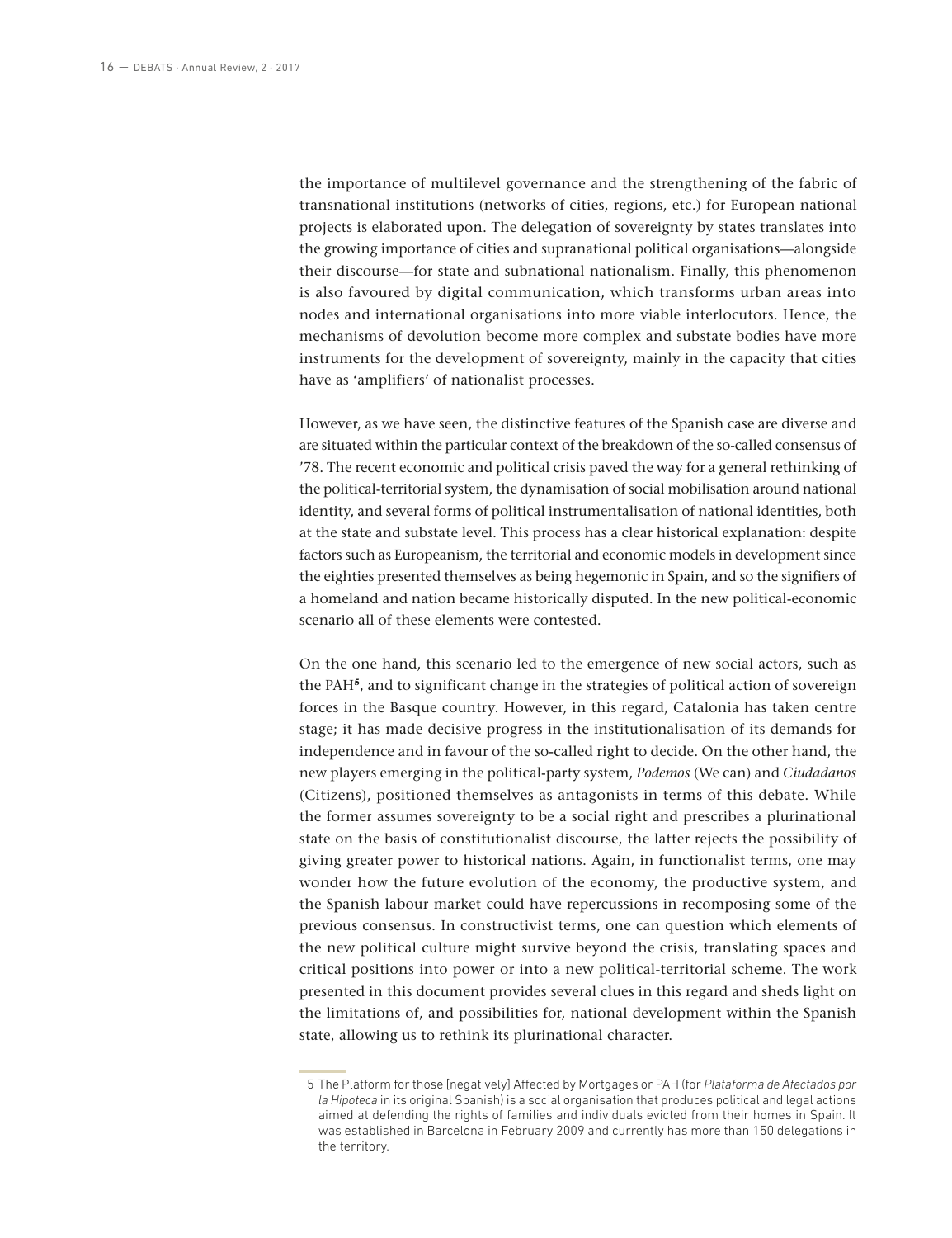#### **REFERENCES**

- Abellán, M. L. (1984). Literatura, censura y moral en el primer franquismo. *Papers: Revista de sociologia*, *21*, 153-172.
- Bauman, Z. (2013). *La cultura en el mundo de la modernidad líquida*. Buenos Aires: Fondo de Cultura Económica.
- Belina, B. (2013). Germany in times of crisis: passive revolution, struggle over hegemony and new nationalism. *Geografiska Annaler*, *95*(3), 275-285.
- Berdah, J. F. (2002). *La democracia asesinada: España, 1931-1939: la República española y las grandes potencias*. Barcelona: Crítica.
- Colàs, A. (2002). *International Civil Society: Social Movements in World Politics*. Cambridge: Polity.
- Colomer, J. M. (1998). The Spanish 'state of autonomies': Senar-institutional federalism. *West European Politics*, *21*(4), 40-52.
- Conversi, D. (2013). Between the hammer of globalization and the anvil of nationalism: Is Europe's complex diversity under threat? *Ethnicities*, *14*(1), 25-49.
- Corbett, S. (2016). The Social Consequences of Brexit for the UK and Europe Euroscepticism, Populism, Nationalism, and Societal Division. *International Journal of Social Quality*, *6*(1), 11-31.
- De Blas, A. (1995). *Nacionalismos y naciones en Europa*. Madrid: Alianza.
- Delgado, L. (1991). *Acción cultural y política exterior: la configuración de la diplomacia cultural durante el régimen franquista* (1936-1945). (Unpublished PhD Thesis). Universidad Complutense de Madrid, Madrid.
- Fair, H. (2008). El sistema global neoliberal. *Polis*, *7*(21), 229-263.
- Gellner, E. (1981). Nationalism. *Theory and Society*, *10*(6), 753-776.
- Gellner, E. (1997). *Naciones y nacionalismo*. Madrid: Alianza.
- Giddens, A. (2013). *The third way: The renewal of social democracy*. London: John Wiley & Sons.
- Gramsci, A. (1997). *Los intelectuales y la organización de la cultura*. Buenos Aires: Nueva Visión.
- Hall, R.B. (1999). *National Collective Identity: Social Constructs and International Systems*. New York: Columbia University Press.
- Ham, P. van (2001). The Rise of the Brand State The Postmodern Politics of Image and Reputation. *Foreign Affairs*, *80*, 2-6.
- Hobsbawm, E. (2008). *On Empire: America, War, and Global Supremacy*. New York: Pantheon.
- Hobsbawm, E. (1991). *Naciones y nacionalismo desde 1780*. Barcelona: Crítica.
- Hroch, M. (1994). La construcción de la identidad nacional: del grupo étnico a la nación moderna. *Revista de Occidente*, *161*, 45-60.
- Jackson, G. (1999). *La República española y la Guerra Civil*. Barcelona: Crítica.
- Juliá, S. (2003). Política and Sociedad. In J. Santos, J. L. García, J. C. Jiménez, and J. P. Fusi (ed.), *La España del siglo xx* (p. 15-132). Madrid: Marcial Pons Historia.
- Keating, M. (1993). Regionalismo, autonomía y regímenes internacionales. *Working papers 66*. Barcelona: Institut de Ciències Polítiques i Socials.
- Kedourie, E. (1998). *Nationalism*. Massachusetts: Blackwell.
- Kyriakos, N. D. (ed.). (2015). *The European Union in Crisis. Explorations in Representation and Democratic Legitimacy*. London: Springer.
- Laclau, E., and Mouffe, C. (1987). *Hegemonía y estrategia socialista. Hacia a una radicalización de la democracia*. Madrid: Siglo XXI.
- Lury, C. (2004). *Brands. The Logos of the Global Economy*. London: Routledge.
- Mann, M. (1991). El poder autónomo del Estado: sus orígenes, mecanismos y resultados. *Zona abierta*, *57-58*, 15-50.
- Marx, K. (2009). *La España revolucionaria*. Madrid: Alianza.